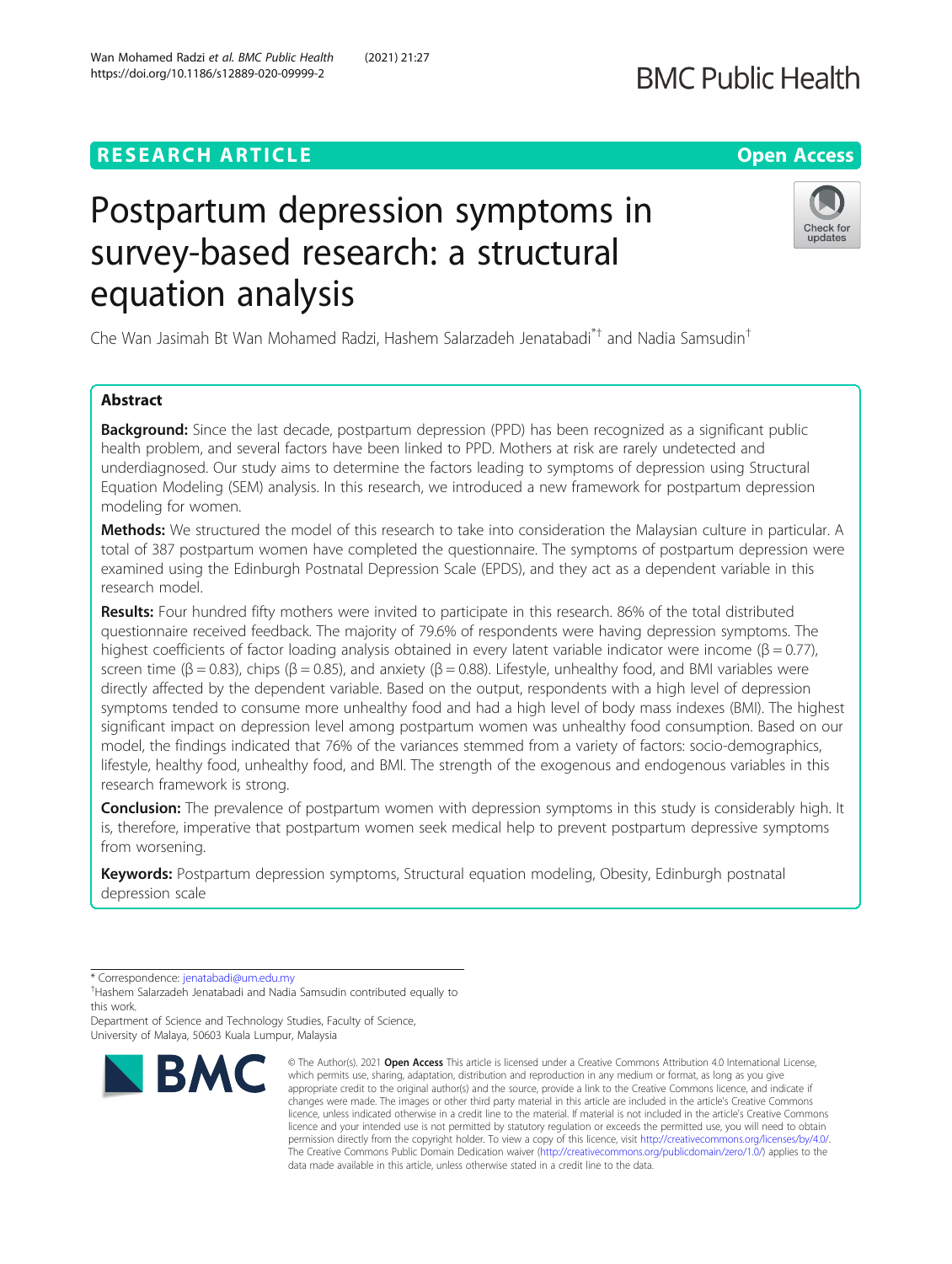# Background

The number of people diagnosed with depression has been steadily increasing over the years. It affects the patient's work performance, financial status, and interpersonal relationships [\[1](#page-9-0)]. Depression can be observed from the individual's passive behavior such as loss of interest, feelings of guilt, low self-respect, sleep-deprived, poor appetite, constantly being unhappy, or showing signs of fatigue [\[2](#page-9-0), [3](#page-9-0)]. Living with depression causes a serious disability to the patient because it is associated with mental and behavioral disorders [[4\]](#page-9-0). It is highly probable that this condition affects the patient's physical wellbeing leading to increased morbidity and mortality  $[1, 5, 5]$  $[1, 5, 5]$  $[1, 5, 5]$  $[1, 5, 5]$ [6\]](#page-9-0). In 2017, the World Health Organization (WHO) reported that over 300 million people suffered from depression [\[7](#page-9-0)]. However, previous studies showed that depression typically occurred among women, as opposed to men [\[8](#page-9-0)]. The primary reasons for depression among women were attributed to hormonal transition, such as puberty, pregnancy, and menopausal changes [[1\]](#page-9-0). In particular, after giving birth, a woman needs extra care and should be given the right kind of health care priorities. Moreover, any unpleasant act can cause depression at this stage which will be devastating for the whole family [[9\]](#page-9-0). Postpartum depression (PPD) was identified as the number one complication that plagued one in seven women [[10](#page-9-0)]. It has been estimated that more than 20% of women globally suffer from PPD [\[11](#page-9-0)]. PPD usually occurs 6 to 8 weeks after childbirth, which may lead to a decrease in an individual's daily performance [\[12](#page-9-0)]. Mothers are commonly faced with discomfort due to physical changes, poor sleeping quality, and various uncertainties related to their newborns in the postpartum stage [\[13](#page-9-0)].

Today, PPD has become a major worldwide health problem. Even so, many women with this mental illness were not medically diagnosed [[12](#page-9-0)]. Several factors associated with PPD have been identified, although the specific causes remained unknown [\[11\]](#page-9-0). Previous studies have shown that depression and obesity were closely linked [[14](#page-9-0), [15](#page-9-0)]. The risk of depression was increased by almost 37% due to obesity among women. It is quite common among women to gain excessive weight during pregnancy and the postpartum period [\[16\]](#page-9-0). Ertel et al. [\[17\]](#page-9-0) and LaCoursiere et al. [\[18](#page-9-0)] also claimed that there was some evidence regarding pre-pregnancy obesity, which may lead to PPD. This claim was also supported by similar research conducted by Ruyak et al. [\[19\]](#page-9-0). Mgonja and Schoening [[10](#page-9-0)] and Ezzeddin et al. [[20](#page-9-0)] further placed emphasis on the issue by examining factors, aside from obesity, that could lead to the development of PPD; the factor included poor marital relationships, divorce, substance abuse, violence, other mental health diagnoses, low educational levels, unwanted or unexpected pregnancies, complicated labor, and a weak health care support system. This assertion by Mgonja and Schoening were reinforced by similar findings by Azale et al. [[21](#page-9-0)], Zhao et al. [\[22\]](#page-9-0), and Ukatu, Clare, and Brulja [\[11\]](#page-9-0) who focused on factors leading to maternal depression. Hence, Bledsoe et al. [[23](#page-9-0)] concluded that the negative outcomes from social, educational, health, and economic aspects tend to contribute a high possibility for the development of PPD among women. There is significant evidence that genetics and biochemical factors (brain chemistry), personality style, illness, and significant transitions in life, including adjusting to living with a new baby, may also contribute to PPD [\[24,](#page-9-0) [25](#page-9-0)]. Postpartum depression has also been linked to women's lifestyle choices, such as sleep quality [\[26\]](#page-9-0), exercise [\[27\]](#page-9-0), and prenatal smoking [\[28\]](#page-9-0). Dos Santos et al. [\[29\]](#page-9-0) concluded that women who were diagnosed with maternal depression also experienced a higher risk of eating disorders during their pregnancies. Unhealthy eating habits developed among pregnant women because they were afraid to gain weight whenever they ate. Nevertheless, pregnant women with an eating disorder could have healthier food options, and some were concerned with their body shape rather than their body weight [[30](#page-9-0)]. In other words, body dissatisfaction seemed to be a predictor of weight gain during pregnancy due to lifestyle factors (e.g., physical activity, diet, stress, and fatigue levels) [\[31\]](#page-9-0). In essence, a mother needs to have healthy food in order to supply the right kinds of nutrition to her unborn child [\[32](#page-10-0)].

Unfortunately, there were very few studies that investigated the impact of lifestyle and food intake by considering the body mass index (BMI), which may be associated with the PPD occurrence among women. Previous studies on PPD were infrequent; some utilized a modeling technique to measure the output and estimated the suggested indicators. Despite the contribution of these variables to PPD, a combined analysis of indicators involved in postpartum depression is surprisingly non-existent. A Structural Equation Modelling (SEM) analysis would allow the integration of variables such as demographic, lifestyle, and food intake in a conceptual model, which interrelates each of these variables to PPD. Therefore, in this research work, the authors aimed to analyze the factors, which contribute to PPD, and its relationship with socio-demographics, the lifestyle of postpartum women, healthy food intake, unhealthy food intake, and BMI range, which affects PPD by using SEM analysis.

# Methods

# Research framework

The authors designed a research framework that correlated to PPD, as shown in Fig. [1.](#page-2-0) The conceptual framework of the research model includes an integrated model capable of providing an inclusive evaluation of the latent and observed variables within the SEM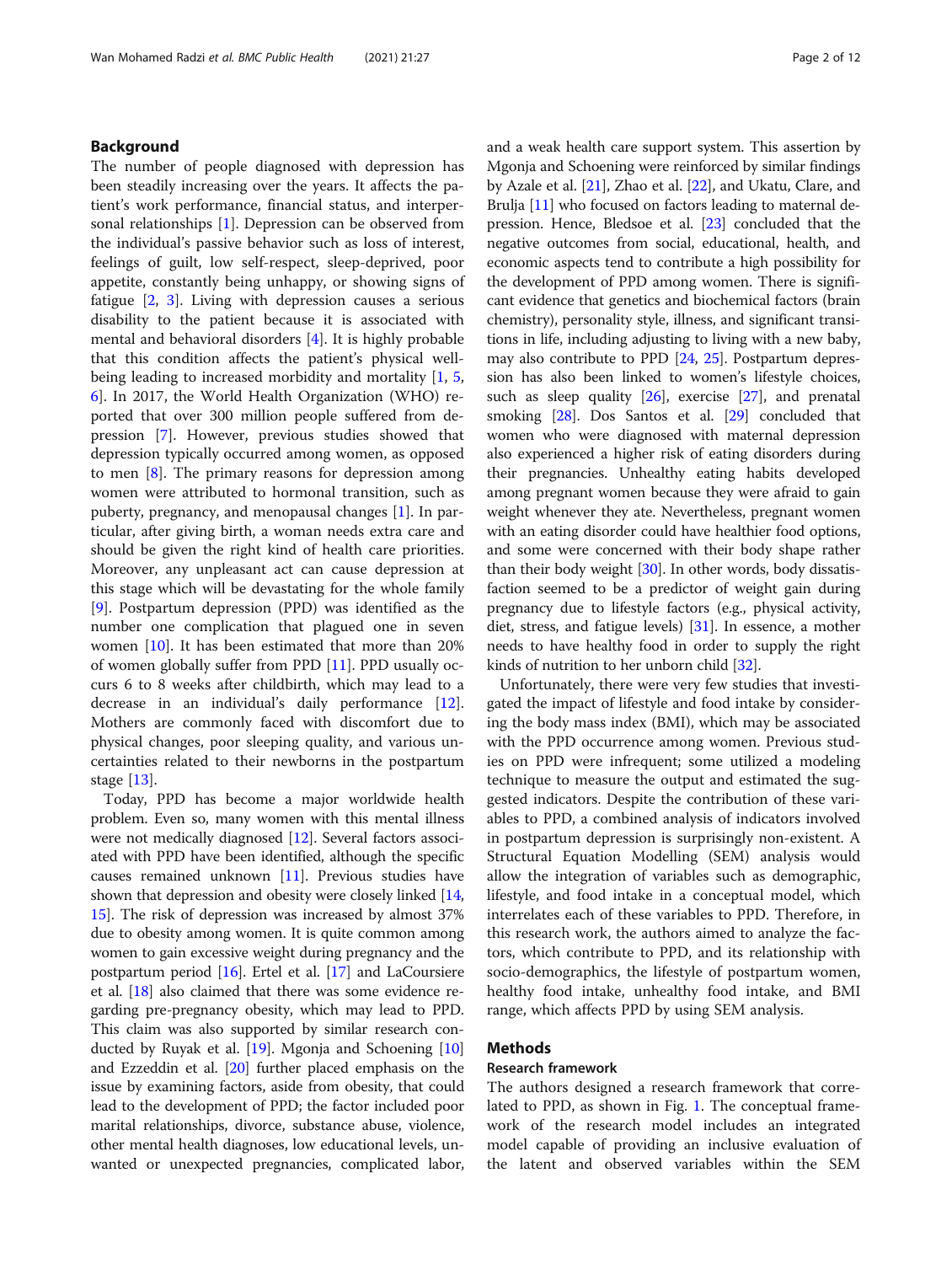<span id="page-2-0"></span>

framework. The framework comprises socio-demographics as the initial independent variable and the depression level as the dependent variable. The remaining variables which acted as mediators were lifestyle, healthy food, unhealthy food, and BMI. As the BMI needed to be calculated based on the respondent's weight and height, it was the only measured variable in our research framework. These variables have been taken into consideration the Malaysian culture because Malaysia is a multiracial country and have various ethnic groups [[33](#page-10-0)]. Thus, we had chosen the variables wisely which were practical among Malaysian mothers.

The research framework provides a clear view of the study is carried out. By constructing the framework, it will lead this research to achieve its objective. This research framework was constructed using a combination of a theoretical framework with the addition of some new ideas to analyze the model. According to previous studies, socio-demographic variables played a significant role in establishing the relationship between the variables to postpartum women. These variables include with their lifestyles [[34\]](#page-10-0), healthy food intake [\[35](#page-10-0)], un-healthy food intake [[36](#page-10-0)], BMI [\[37](#page-10-0)], and depression [\[38](#page-10-0)]. Lifestyle intervention during the postpartum period that give an impact on healthy food and unhealthy food intake  $[39]$  $[39]$ , BMI  $[40]$  $[40]$  $[40]$ , and depression  $[41]$  had also been investigated by other researchers.

Apart from that, food consumption among postpartum women has an interrelationship with BMI that claimed by research conducted by Kay et al. [[42](#page-10-0)]. It was reported by Nathanson et al. [\[35](#page-10-0)] that healthy food intake closely associated with depression. Yet, Faria-Schutzer et al. [[43](#page-10-0)] claimed that unhealthy food intake correlated with depression. Based on Ertel et al.'s [[17\]](#page-9-0) research, the postpartum BMI level can be affected by the depression level.

#### Materials and measurements

In this research, socio-demographics were measured as the initial independent variable, which includes four indicators, i.e., age group, educational background, working experience, and income household per month. The age range was classified into four groups: 21 to 25 years old, 26 to 30 years old, 31 to 35 years old, and over 35 years old. The educational background of the respondents was categorized as "Less than high school", "High school", "Diploma", "Bachelor's degree" and "Master's degree or Ph.D.". The respondents were asked about their working experience, which was categorized as "no job experience", "1 to 3 years", "4 to 6 years", "7 to 10 years", and "more than 10 years". The last question in the sociodemographic section was based on to the monthly household income in Ringgit Malaysia (RM) and the responses were classified as "Less than RM 2,000", "RM 2,000-RM 3, 000", "More than RM 3,000 to RM 4,000", "More than RM 4,000 to RM 5,000", and "Over RM 5,000".

Apart from that,the authors measured lifestyle based on Nakayama, Yamaguchi's study [\[44\]](#page-10-0) in which the authors selected a few indicators such as the average working hours per day, physical activity per week, and average sleeping hours per day. Besides, daily screen time (e.g., TV, smartphone, tablet, etc.) was added to measure the lifestyle of the respondents in terms of social media, which corresponded to Khajeheian et al.'s research [\[45\]](#page-10-0). Regarding the average working hours per day, the responses consisted of five categories denoted by "none", "less than 7 hours", "7 to 8 hours", "8 to 9 hours" and "more than 9 hours". As for the frequency of physical activity per week, this was indicated as "none", "1 time", "2 times", "3 times", "4 times", and "more than 4 times". The average screen time per day was denoted as "less than 1 hour", "1 to 2 hours", "2 to 3 hours", "3 to 4 hours", and "more than 4 hours". The average sleeping hours per day were indicated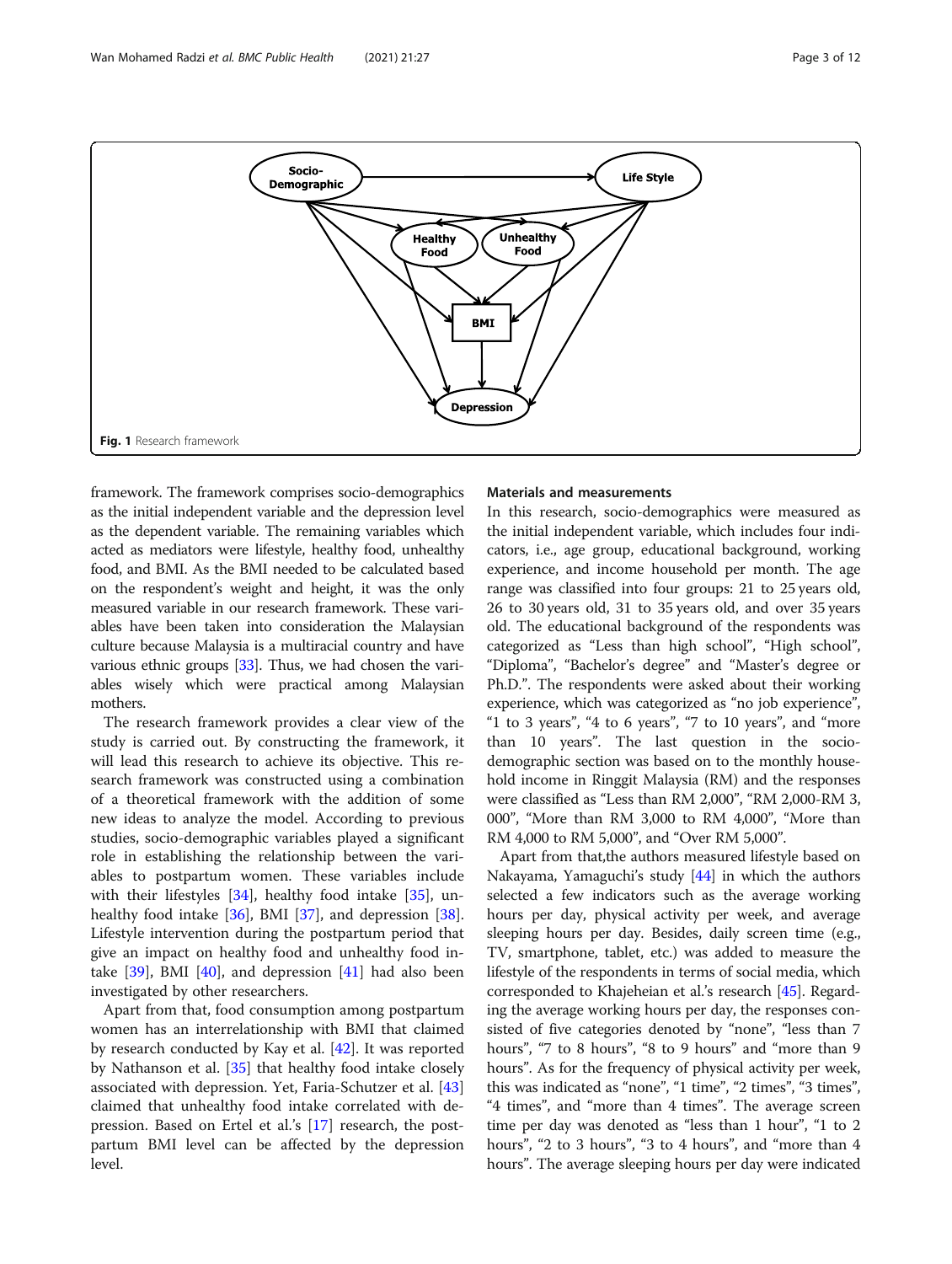as "less than 6 hours", "6 to 7 hours", "7 to 8 h", "8 to 9 h", and "more than 9 h".

In addition to the mediators, the authors considered healthy and unhealthy food separately in this study. Fruits, vegetables, and whole grains were selected as 'healthy food' variables, whilst fast food such as sweets, chips, and soft drinks was categorized as 'unhealthy food' [[42](#page-10-0), [46\]](#page-10-0). The respondents were asked about their healthy and unhealthy food intake, and the responses were based on a five-point scale ("never", "rarely", "sometimes", "mostly", and "always") which have been used in the previous studies [[47\]](#page-10-0).

WHO defined BMI as a simple index of weight-toheight of an individual and calculated according to the formula,  $BMI = ((weight in kilograms)/ (height in me-$ ters)<sup>2</sup>) [[48\]](#page-10-0). There are four categories of BMI based on the BMI range including "underweight for less than 18.5  $\text{kg/m}^{2n}$ , "normal for ranges between 18.5 to less than 25.0 kg/m<sup>2</sup>", "overweight for ranges between 25.0 kg/m<sup>2</sup> to less than 30.0  $\text{kg/m}^2$ " and "obese for ranges between 30.0 kg/ $m^2$  and above" [[49](#page-10-0)].

For the dependent variable, the authors measured the depressive symptoms using the Edinburgh Postnatal Depression Scale (EPDS) questionnaire to validate prenatal and postpartum occurrences [[50](#page-10-0)–[53\]](#page-10-0). Moreover, previous studies have shown that EPDS had been validated in Malaysian samples as well [\[54](#page-10-0), [55](#page-10-0)]. EPDS was calculated using a four-point scale (0–4) for each item to measure the frequency of the depressive symptoms developed in the postpartum period. A total of 10 items was used in the EPDS to estimate the depressive symptoms of respondents that needed to be answered. The total score for the EPDS questions was then grouped into four categories with a different interpretation. A 0–9 score was categorized as "normal", scores of 10–11 were categorized as "slightly increased risk", scores of 12 to 15 as "increased risk" and those more than 15 were listed as "likely depression" [\[56\]](#page-10-0).

#### Structural equation modeling (SEM)

The SEM technique was chosen to be used in this research as it was recognized as a suitable method that would most likely help a researcher to understand better the latent variables concepts and the interactions within the model. Several previous studies had used the structural equation methodology [\[57,](#page-10-0) [58](#page-10-0)] in their studies due to its features. The features of SEM technique include being:

- Capable of estimating and examining the direct and indirect interrelationships which exist among the variables in the research study [[59\]](#page-10-0).
- Capable of showing the relationship among dependent variables, which helps indicate the simultaneous estimation of more than one exogenous and endogenous variable [\[60\]](#page-10-0).

# Sampling

For sampling, we used a cross-sectional analysis. The survey data was collected from each subject at one point in time. Based on Hair et al. [[61\]](#page-10-0), the required sample size depended on the number of latent variables in the study, including the number of indicators. In other words, a)100 respondents were needed due to five or less latent variables, of which each of the latent variables included at least three indicators, b) 150 respondents were needed due to seven or less latent variables, of which each of the latent variables included at least three indicators, c) 300 respondents were needed since seven or less latent variables existed, of which some of the latent variables had less than three indicators, d) 500 respondents were needed due to the existence of more than seven latent variables, of which some of the latent variables had less than three indicators. In this research framework, the authors had five latent variables, to be precise. Thus, the authors were required to consider at least 150 respondents for a suitable sample size.

The respondents were selected randomly using proportionate stratified random sampling and the data were collected for almost 6 months. The questionnaires were selfadministered and have been distributed online, by sending respondents the link. However, for respondents who don't have access to the internet, they were given the printed questionnaire to fill up. The authors distributed 450 questionnaires to postpartum women who were living in Kuala Lumpur, the most highly populated city in Malaysia. We excluded the women who are not living in Kuala Lumpur from the analysis. A total of 387 completed questionnaires were received from the respondents. The data were collected from nine maternal and child health clinics around Kuala Lumpur. The maternal and child health clinics that we went for data collection were in the neighborhood area which most of the patients are living nearby the clinics. We chose to collect the data at the maternal and child health clinics because it was easy to recognize mothers in their one-year postpartum period as mothers went to the clinics for medical check-ups. The respondents were selected randomly as long as they met the main criteria, i.e., in the first postpartum year of their latest pregnancy. The survey was conducted under the backingsof the University of Malaya's Research Ethics Committee approval (UM.TNC2/RC/H&E/UMREC 127) and with the grant obtained from the University of Malaya (Grant No.: GPF066B-2018andGC002C-17HNE).

### Results

Table [1](#page-4-0) shows the descriptive statistics of this research. The respondents are made up of Malays (43.7%), Chinese (34.9%), and Indians (21.4%), who were mostly around 31 years of age and older. The majority of participants were educated and gained an income of over RM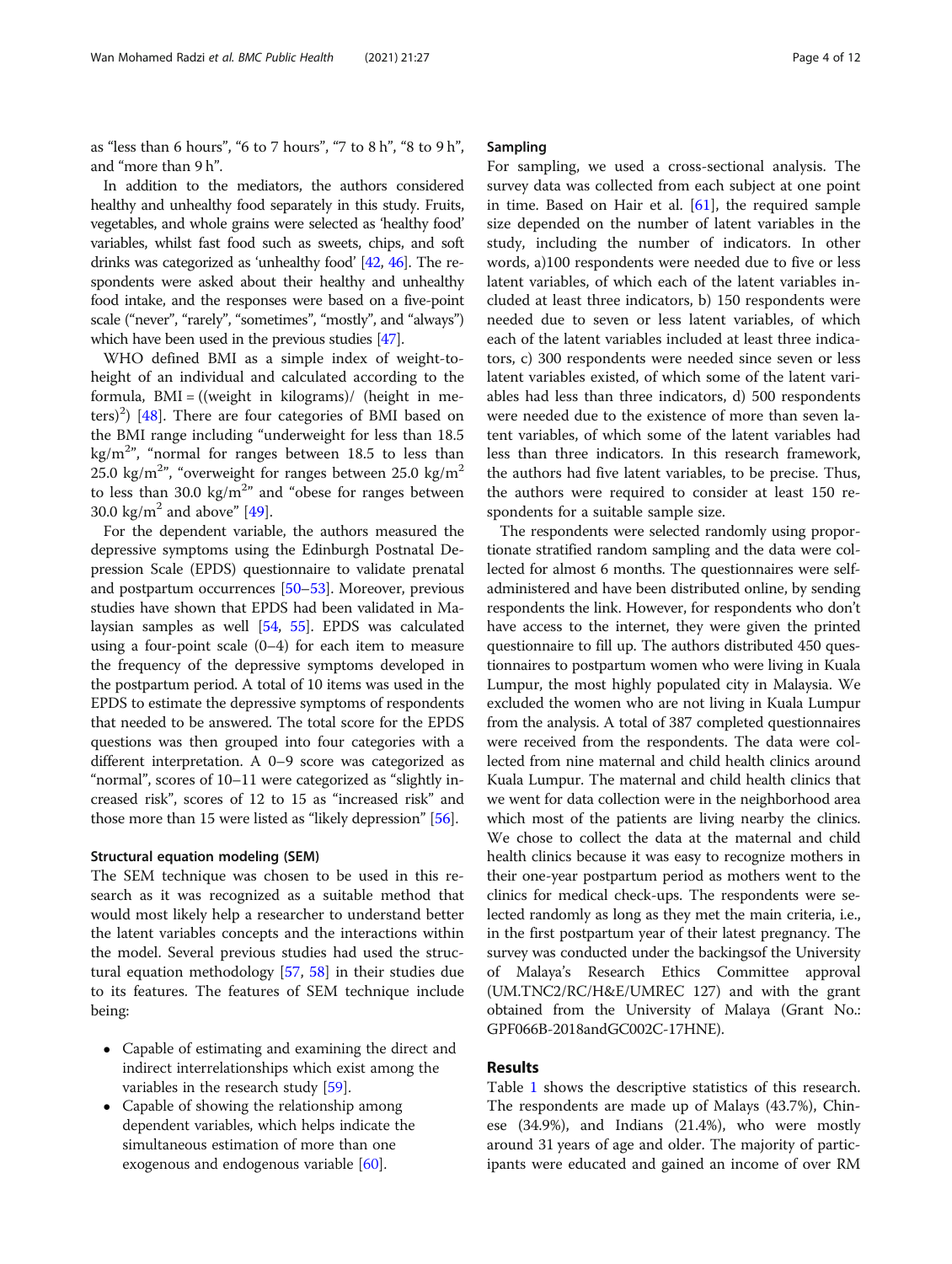#### <span id="page-4-0"></span>Table 1 Descriptive statistics

| Number Percentage               |     |       |
|---------------------------------|-----|-------|
| <b>BMI</b> (kg/m <sup>2</sup> ) |     |       |
| Underweight (n, %)              | 33  | 8.5%  |
| Normal (n, %)                   | 96  | 24.8% |
| Overweight (n, %)               | 111 | 28.7% |
| Obese (n, %)                    | 147 | 38.0% |
| Age (n, %)                      |     |       |
| 21 to 25 years old              | 25  | 6.5%  |
| 26 to 30 years old              | 89  | 23.0% |
| 31 to 35 years old              | 156 | 40.3% |
| Over 35 years old               | 117 | 30.2% |
| Education (n, %)                |     |       |
| Less than high school           | 69  | 17.8% |
| High school                     | 44  | 11.4% |
| Diploma                         | 102 | 26.4% |
| Bachelor                        | 137 | 35.4% |
| Master or PhD                   | 35  | 9.0%  |
| Income (n, %)                   |     |       |
| Less than RM 2000               | 33  | 8.5%  |
| RM 2000-RM 3000                 | 42  | 10.9% |
| More than RM 3000- RM 4000      | 135 | 34.9% |
| More than RM 4000- RM 5000      | 141 | 36.4% |
| Over RM 5000                    | 36  | 9.3%  |
| Job Experience (n, %)           |     |       |
| No job experienced              | 33  | 8.5%  |
| $1-3$ years                     | 75  | 19.4% |
| 4-6 years                       | 95  | 24.5% |
| 7-10 years                      | 113 | 29.2% |
| More than 10 years              | 71  | 18.3% |
| Physical Activity (n, %)        |     |       |
| None                            | 101 | 26.1% |
| 1 time                          | 75  | 19.4% |
| 2 times                         | 96  | 24.8% |
| 3 times                         | 44  | 11.4% |
| 4 times                         | 42  | 10.9% |
| More than 4 times               | 29  | 7.5%  |
| Screen Time (n, %)              |     |       |
| Less than 1 h                   | 0   | 0.0%  |
| $1 - 2h$                        | 0   | 0.0%  |
| $2 - 3h$                        | 126 | 32.6% |
| $3-4h$                          | 105 | 27.1% |
| More than 4 h                   | 156 | 40.3% |
| Sleeping (n, %)                 |     |       |
| Less than 6 h                   | 24  | 6.2%  |
| 6–7 h                           | 46  | 11.9% |
|                                 |     |       |

| <b>Table 1</b> Descriptive statistics (Corrillinga) |                       |                 |                   |                   |                   |
|-----------------------------------------------------|-----------------------|-----------------|-------------------|-------------------|-------------------|
| 7–8 h                                               |                       |                 |                   | 159               | 41.1%             |
| 8-9 h                                               |                       |                 |                   | 122               | 31.5%             |
| More than 9 h                                       |                       |                 |                   | 36                | 9.3%              |
| Working (n, %)                                      |                       |                 |                   |                   |                   |
| None                                                |                       |                 |                   | 36                | 9.3%              |
| Less than 7 h                                       |                       |                 |                   | 24                | 6.2%              |
| $7-8h$                                              |                       |                 |                   | 73                | 18.9%             |
| 8-9 h                                               |                       |                 |                   | 221               | 57.1%             |
| More than 9 h                                       |                       |                 |                   | 33                | 8.5%              |
| Number (%)                                          | Never                 | Rarely          | Sometimes         | Mostly            | Always            |
| <b>Healthy Food</b>                                 |                       |                 |                   |                   |                   |
| Fruits                                              | 0<br>$(0.0\%)$        | 35<br>$(9.0\%)$ | 124<br>$(32.0\%)$ | 172<br>(44.4%)    | 56 (14.5%)        |
| Vegetables                                          | 0<br>$(0.0\%)$        | 21<br>(5.4%)    | 133<br>(34.4%)    | 144<br>(37.2%)    | 89 (23.0%)        |
| Whole<br>grains                                     | 0<br>$(0.0\%)$        | 32<br>(8.3%)    | 113<br>(29.2%)    | 151<br>$(39.0\%)$ | 91 (23.5%)        |
| <b>Unhealthy Food</b>                               |                       |                 |                   |                   |                   |
| Fast food                                           | $\Omega$<br>$(0.0\%)$ | $0(0.0\%)$      | 26 (6.7%)         | 192<br>$(49.6\%)$ | 169<br>(43.7%)    |
| Sweets                                              | 0<br>$(0.0\%)$        | $0(0.0\%)$      | 37 (9.6%)         | 186<br>$(48.1\%)$ | 164<br>$(42.4\%)$ |
| Chips                                               | 0<br>$(0.0\%)$        | $0(0.0\%)$      | 44 (11.4%)        | 162<br>(41.9%)    | 181<br>$(46.8\%)$ |
| Soft drinks                                         | 0<br>$(0.0\%)$        | $0(0.0\%)$      | 65 (16.8%)        | 151<br>$(39.0\%)$ | 171<br>(44.2%)    |
| Depression Level (n, %)                             |                       |                 |                   |                   |                   |
| Normal                                              |                       |                 | 79 (20.4%)        |                   |                   |
| Slightly increased risk                             |                       | 98 (25.3%)      |                   |                   |                   |
| Increased risk                                      |                       | 126 (32.6%)     |                   |                   |                   |
| Likely depression                                   |                       | 84 (21.7%)      |                   |                   |                   |

Table 1 Descriptive statistics (Continued)

3000 per month with 1 to 10 years of working experience. Based on the weight and height provided by the respondents, 38.0% of participants were obese, 28.7% were overweight, 24.8% were normal, and 8.5% were underweight. Regarding lifestyle, only 26.1% of respondents did not take part in any physical activities. The average sleeping hours of the respondents were around 7 to 9 h, coupled with 8 to 9h working day. The mean screen time hours recorded were 4.08 (SD: 0.85 h) per day. In terms of the food intake among postpartum women, the majority of respondents mostly consumed fruits, vegetables, whole grains, fast food, and sweets. Apart from that, a large number of respondents always consumed chips and soft drinks. Based on the calculated EPDS score, only 20.4% of the respondents were normal. Depression levels for the rest of respondents were 25.3% (slightly increased risk), 32.6% (increased risk), and 21.7% (likely depression).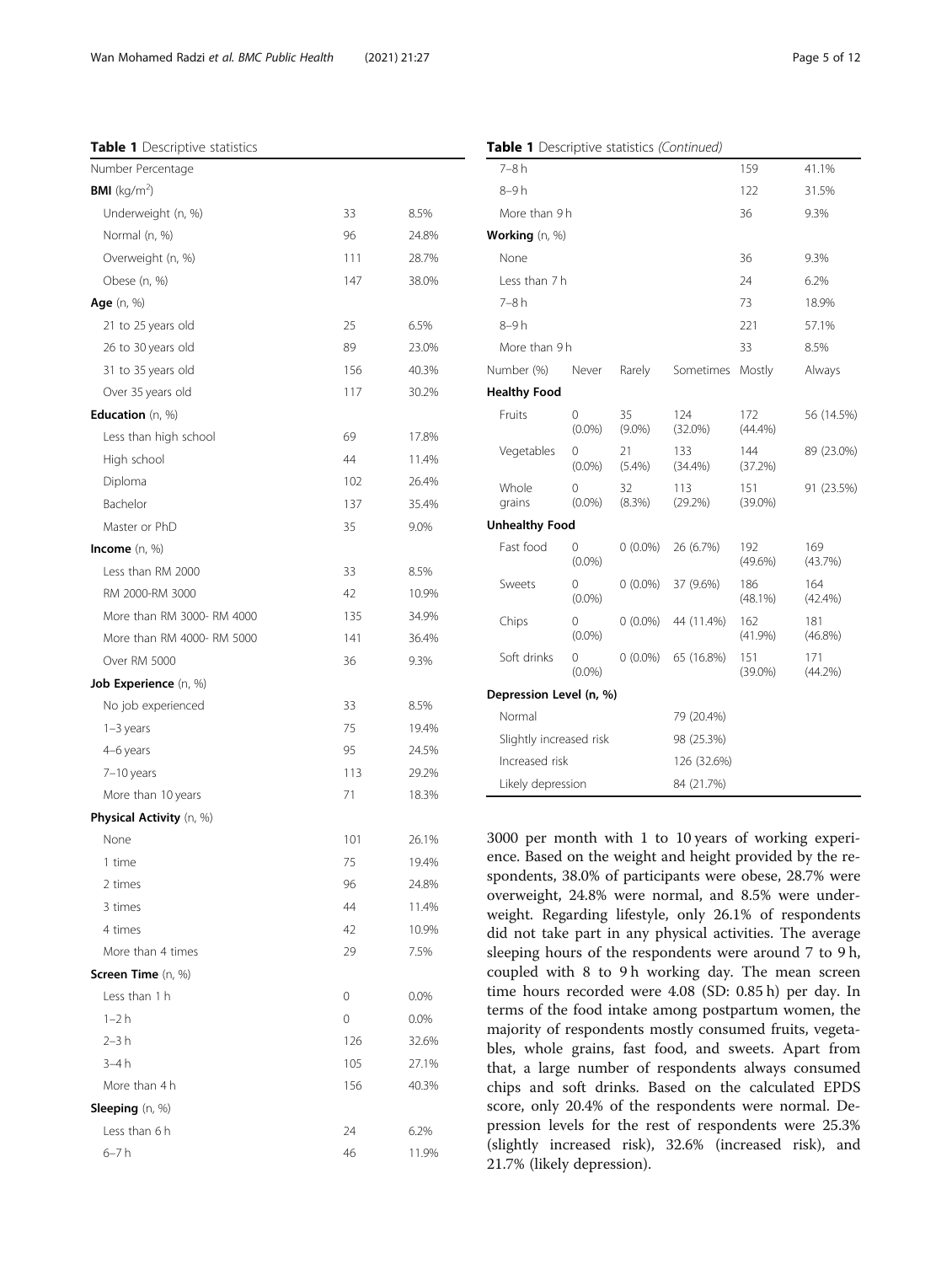<span id="page-5-0"></span>Fornell and Larcker [[62\]](#page-10-0) claimed that the validity and reliability of a survey needed to fit the requirements of the SEM analysis. The validity is supposed to be tested based on the Cronbach's alpha coefficient. Every latent variable in the research framework should be equal to or higher than 0.7. The Cronbach's alpha value in this research was more than 0.7, which aligned with the conditions required to validate this research. To examine the reliability of the research work, a loading factor higher than 0.7 needed to be obtained for the latent variable indicator (see Table 2). In Table 2, several indicators obtain a factor loading coefficient of less than 0.7, which means that these indicators need to be eliminated from the SEM analysis.

The reliability of the research also needed to be fitted with another test after the elimination of these unfit

Table 2 Factor loading analysis

| Socio-demographics                                                                |      |
|-----------------------------------------------------------------------------------|------|
| Age <sup>a</sup>                                                                  | 0.63 |
| Education                                                                         | 0.73 |
| Income                                                                            | 0.77 |
| Job Experience                                                                    | 0.72 |
| Lifestyle                                                                         |      |
| Physical Activity                                                                 | 0.74 |
| Screen Time                                                                       | 0.83 |
| Sleeping                                                                          | 0.72 |
| Working                                                                           | 0.79 |
| Healthy and Unhealthy food                                                        |      |
| Fruits <sup>a</sup>                                                               | 0.65 |
| Vegetables                                                                        | 0.76 |
| Whole grains                                                                      | 0.81 |
| Fast food                                                                         | 0.73 |
| Sweet                                                                             | 0.76 |
| Chips                                                                             | 0.85 |
| Soft drinks                                                                       | 0.83 |
| Depression                                                                        |      |
| I have been able to laugh and see the funny side of things (Q1)                   | 0.72 |
| I have looked forward with enjoyment to things (Q2)                               | 0.76 |
| I have blamed myself unnecessarily when things went wrong<br>$(O3)$ <sup>a</sup>  | 0.62 |
| I have been anxious or worried for no good reason (Q4)                            | 0.88 |
| I have felt scared or panicky for no very good reason (Q5) <sup>a</sup>           | 0.54 |
| Things have been getting on top of me (Q6)                                        | 0.81 |
| I have been so unhappy that I have had difficulty sleeping (Q7)                   | 0.73 |
| I have felt sad or miserable (Q8) <sup>a</sup>                                    | 0.68 |
| I have been so unhappy that I have been crying (Q9)                               | 0.79 |
| The thought of harming myself has occurred to me (Q10)                            | 0.74 |
| <sup>a</sup> obtained factor loading less than 0.70 and should be eliminated from |      |

SEM analysis

indicators. All latent variables should obtain an equal or higher coefficient than 0.5 of the average variances extracted (AVE). AVE analysis for latent variables in this research achieved more than 0.5. Thus, in this research work, the validity and reliability features are fulfilled. The suitability of the research model was tested using the model fitting analysis. The comparative fit index (CFI), normed fit index (NFI), relative fit index (RFI), incremental fit index (IFI), the goodness of fit index (GFI), and Tucker-Lewis index (TLI) coefficient of this research were above 0.9, which means that the research data was acceptable. The structural model in the SEM analysis helped to recognize the connection between research variables and the considered conceptual model. Figure [2](#page-6-0) shows the output of the structural model for postpartum women. From the pre-established 14 relationships between the research variables, only five relationships, represented by the dashed black arrow, were deemed not significant.

Figure [2](#page-6-0) presents that R-square is equal to 0.76. which means that 76% of depression variations depend on BMI, healthy food intake, unhealthy food intake, lifestyle, and socio-demographics among postpartum women. The rest, 24% of depression variation belongs to other variables that were not involved inside the model. Moreover, from 14 relationships among research variables, nine of them have significant relationships. Among the four latent variables and one measurement variable, two of the latent variables i.e. unhealthy food and lifestyle, have a significant relationship with depression. Additionally, BMI as the only measurement variable has a significant relationship with depression. The highest relationships belong to unhealthy food intake  $\rightarrow$  depression (0.84), lifestyle  $\rightarrow$  depression (0.81), and BMI  $\rightarrow$  depression (0.79). Socio-demographics, as the main independent variable has a significant relationship with healthy and unhealthy food intakes and there is no significant relationship with the lifestyle, BMI, and depression. However, socio-demographics has an indirect effect on depression through food intake mediators (socio-demographics  $\rightarrow$ unhealthy food intake  $\rightarrow$  BMI $\rightarrow$ depression) and (socio-demographics →unhealthy food intake → BMI → depression). As a result, sociodemographics has no direct effect on depression but have an indirect significant effect. Besides, sociodemographics also do not have a significant direct effect on BMI. It means that postpartum women with any spectrum of socio-demographics including age, education, income, and job experience has no significant effect on their BMI and depression. The correlation of these indicators as a latent variable indicates that their BMI and depression will be significantly affected through their food intake. Meanwhile, Table [3](#page-6-0) presents the p-value of the final output obtained was significant (approximately  $p$ -value < 0.05).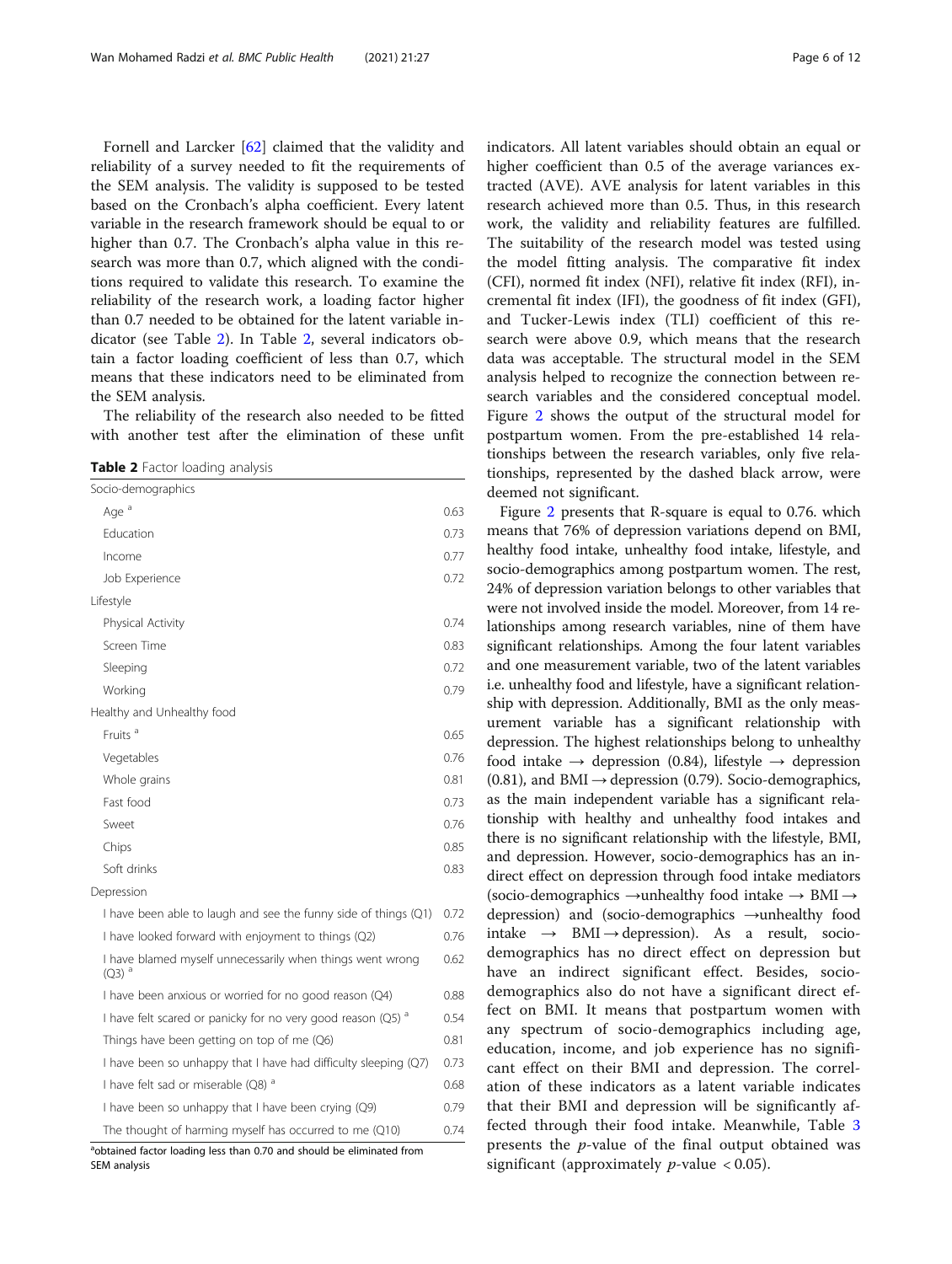<span id="page-6-0"></span>

# **Discussion**

This paper aimed to introduce a new postpartum depression model, which is designed based on factors associated with depression symptoms using the SEM technique. The depression levels of postpartum women were set as the dependent variable, and sociodemographics were maintained as an independent variable. In this research framework, lifestyle, healthy food, unhealthy food, and BMI acted as mediators. Based on previous theories and frameworks of postpartum depression, the authors designed an improved study model, as shown in Fig. [1](#page-2-0). The authors succeeded in gathering the questionnaires from 387 women diagnosed with postpartum. The respondents were into their first postnatal year, which matched the previous research conducted by Kubota et al. [[51\]](#page-10-0).

| Relationships between variables                 | Significant |
|-------------------------------------------------|-------------|
| Socio-demographics $\rightarrow$ Healthy food   | < 0.0104    |
| Socio-demographics $\rightarrow$ Unhealthy food | < 0.0094    |
| Lifestyle $\rightarrow$ Healthy food            | < 0.0177    |
| Lifestyle $\rightarrow$ Unhealthy food          | < 0.0069    |
| Lifestyle $\rightarrow$ Depression              | < 0.0010    |
| Healthy food $\rightarrow$ BMI                  | < 0.0241    |
| Unhealthy food $\rightarrow$ BMI                | < 0.0010    |
| Unhealthy food $\rightarrow$ Depression         | < 0.0010    |
| $BMI \rightarrow Depression$                    | < 0.0010    |
|                                                 |             |

For this research model, 14 out of nine relationships among the variables were significant, with a positive coefficient. In Fig. 2, we simplified our research model output. Thus, the significant impact of socio-demographics on healthy and unhealthy food is 0.39 and 0.56, respectively. It can be interpreted that respondents who have more money, good education backgrounds, and longer work experience tend to consume more unhealthy food than healthy food. Previous research [\[63\]](#page-10-0) has reported that working mothers tend to feed the family with fast-food as it is the easiest and fastest way to prepare the meal. Yet, some research also mentioned that working mothers had bettereating practices [\[64\]](#page-10-0). These show a very contradictory output from the prior studies. On the other hand, it is claimed by Zagorsky and Smith [[65](#page-10-0)] that adults from different levels of socio-demographicspreferred to consume fast food. This claim is supported by similar research done by Fryar, Hughes, Herrick, Ahluwalia [\[66\]](#page-10-0). Good educational background was linked with a greater frequency of fast food consumption among women as well [[67](#page-10-0)]. In this research, we obtained a result showing that a high level of socio-demographics chose to eat unhealthy food more. It is proven before that the rationale for people consuming fast food due to convenience and wanted to socialize [[68](#page-10-0)].

The age group indicator was eliminated from the SEM analysis, as the coefficient of factor loading did not achieve the required standard value. Additionally, the lifestyle variable is significant in terms of affecting the dependent variable in this research model. Referring to the factor loading analysis in Table [2,](#page-5-0) the lifestyle indicators show that the average screen time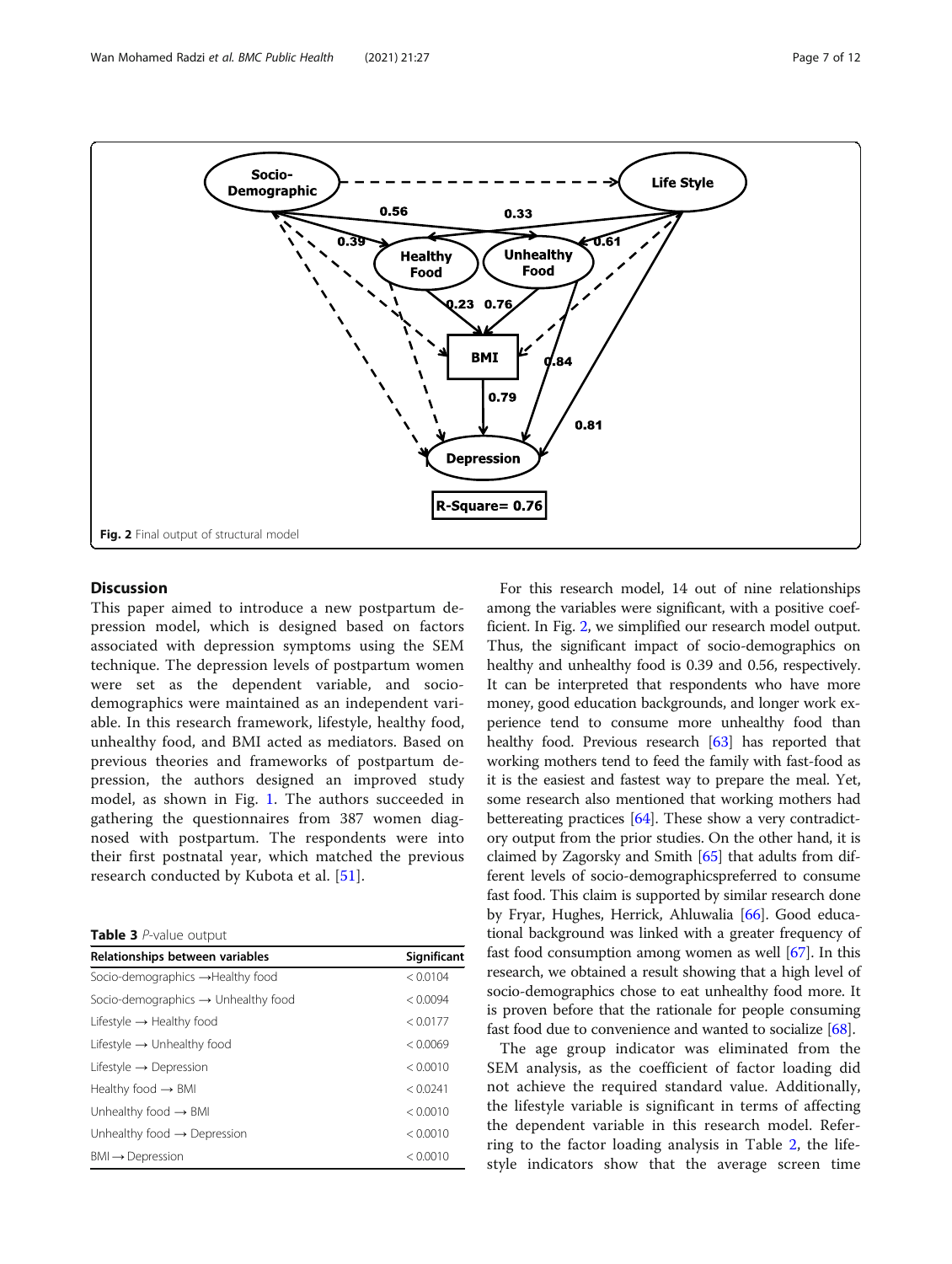hour has the highest loading factor, followed by the average working hour indicator. Previous studies have shown a positive correlation between smartphone addiction and depression [[69\]](#page-10-0). The lifestyle factor had a significant impact on both food intake categories. An increase in terms of lifestyle will promote an increase in depression levels and food consumption, in particular, unhealthy food. Berk et al. [[70\]](#page-10-0) summarized that poor lifestyle and unhealthy diet contributed to depression.

Apart from that, healthy and unhealthy foods show a significant correlation with BMI in the structural model. In previous studies, it was reported that food consumption contributed to the BMI range [[70,](#page-10-0) [71](#page-10-0)]. To be exact, the quantity of the food that we consumed affected the BMI level. This will occur when you are eating healthy food but in a substantial amount, which will consequently lead to an increase in the BMI level. So, to apply healthy eating behavior, it is better to know the number of calories needed for the individual's body. Based on the factor loading analysis in Table [2,](#page-5-0) the chips indicator had the highest coefficient among the indicators of other food categories. Previous studies also claimed that snacks (i.e., chips) have an impact on the BMI of postpartum women [\[71](#page-10-0)]. When a comparison was made between the food categories' impact on BMI, unhealthy food has a higher significant coefficient than healthy food. Therefore, an increase in unhealthy food intake will also increase the BMI levels of respondents. In Malaysia, unhealthy foods are easy to find and mostly cheaper than healthy food. As in Kuala Lumpur, a lot of 24-h restaurants are available, especially fast-food premises [[72](#page-10-0)]. Thus, with the availability of easy food at any hours, people with high socio-economic backgrounds sometimes do choose to eat unhealthy food too. Even though people are well aware of the effect of eating unhealthy foods, it depends on an individual on what they choose to consume.

Based on Fig. [2](#page-6-0), unhealthy food and BMI have a significant impact on the depression levels, which seem to directly affect the dependent variables. The prevalence of overweight and obesity among postpartum women in the research sample is noted to be among the highest. From this research, the respondents who eat more unhealthy food and has a high level of BMI are considered to have a high level of depression. Several studies have claimed that depression has a link with maternal obesity [[73,](#page-10-0) [74](#page-10-0)]. Body dissatisfaction in terms of image, shape, or weight among women would probably affect their mental health.

In the EPDS section, the 10-item questions included anhedonia, self-blame, anxiety, fear or panic, inability to cope, sleeping difficulty, sadness, tearfulness, and selfharm ideas [\[75\]](#page-10-0). The descriptive output found that the majority of the respondents suffered from an increased risk of depression levels. The result of depression levels among mothers indeed raised concerns, where they needed help but did not get any. However, in the factor loading analysis, there are three indicators of depression, that have been eliminated from the SEM analysis- Q3, Q5, Q8 (self-blame, fear or panic, and sadness, respectively). Although the descriptive statistics data consider the total score of the EPDS for all 10-items of the depression level measurement, it had decided to remove these indicators, as it had been included in the process of the postpartum depression modeling. The highest loading factor of depression item concerning the anxiety issue  $(Q4)$ , and the lowest is the anhedonia issue (Q1). For these issues, this research would be an effective platform for medical professionals to keep updated and act towards postpartum women who might feel ashamed or afraid to seek help in preventing them from depression.

Physical activity intervention plays a part in weight loss which happens to be an alternative for the prevention and treatment of the depression symptoms [[76\]](#page-10-0). Moreover, poor sleep incite less motivation to do exercise that leads to weight gain and also obesityrelated problemsas well as sleep disturbances [\[77](#page-11-0)]. Promotingphysical activity in an individual's lifestyle can also benefit in averting the potentialenhancement of chronic diseases for which body weight is a risk factor [\[76](#page-10-0)]. Consistent with previous literature [\[78](#page-11-0)], excessive weight gain probably happen alliance with low physical activity. When ones living with obesity or overweight, their engagement to workout is so frustrating due to discomfort complaints in terms of musculoskeletal and sweating [[77\]](#page-11-0). Prior literature proves that physical activity was correlated with lower BMI and depression levels [[79\]](#page-11-0).

Based on Fig. [2](#page-6-0), it is observed that the highest coefficient among the variables is the impact of unhealthy food on the depression levels. This corresponded with a previous study by Barker et al. [[80](#page-11-0)], whereby the levels of depression symptoms were linked to unhealthy food consumption [\[81,](#page-11-0) [82\]](#page-11-0). Regarding the research model output, the indirect impact of unhealthy food on the depression levels with the BMI level was identified. Previous studies reported that people who were obese and depressed con-sumed more unhealthy food [[83](#page-11-0)]. The R-square  $(R^2)$  for the structural model in this research was 0.76. In relative terms, 76% of the variations in depression level were related to socio-demographics, lifestyle, healthy food, unhealthy food, and BMI. Only 24% of the variations correlated with other factors. Thus, it can be concluded that the strength of exogenous and endogenous variables in this research is strong.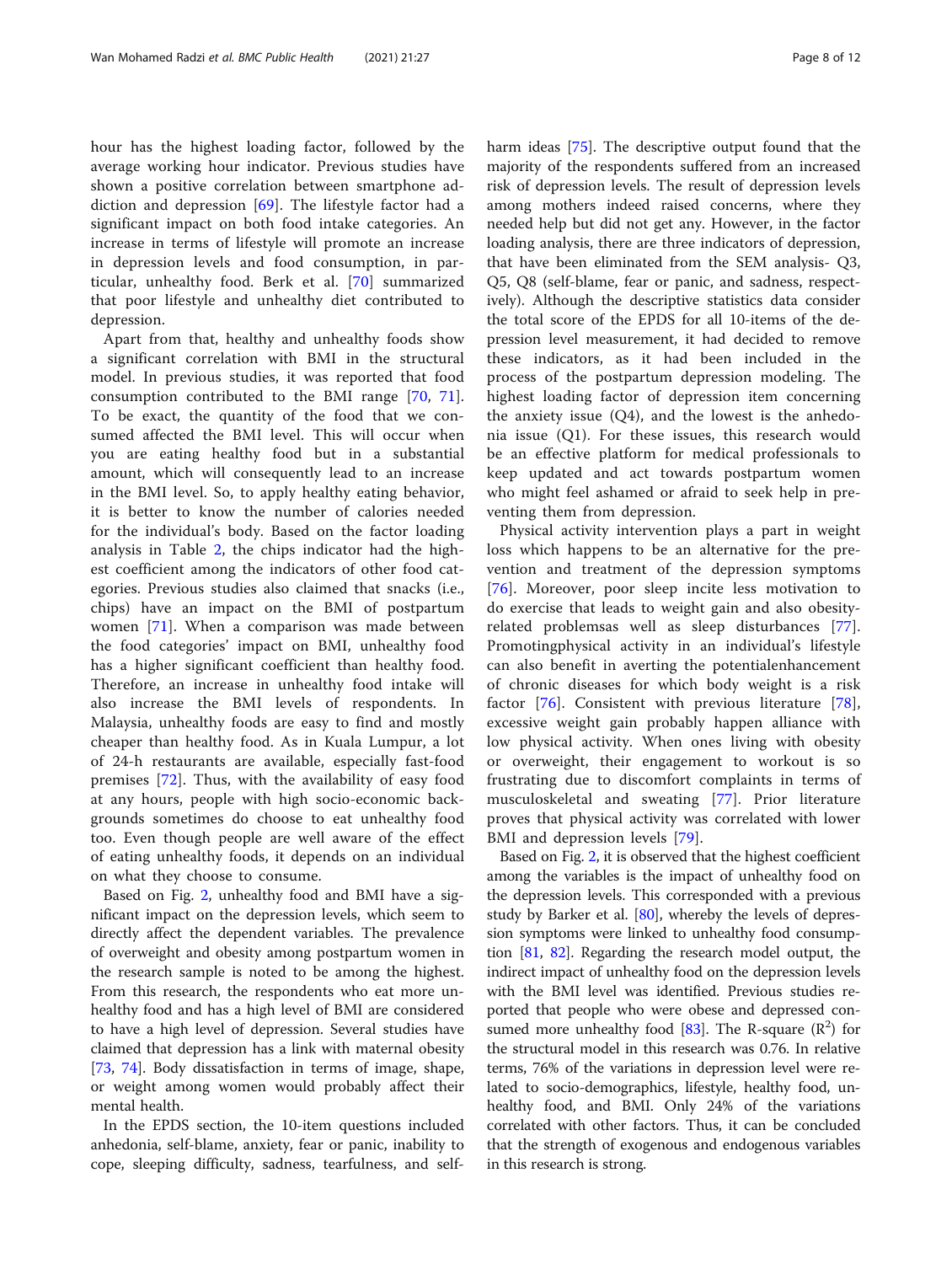However, this research had several limitations, as well. The respondent's weight and height were self-reported in this study, despite previous research works which have also utilized this method, and although it is valid [\[84](#page-11-0)–[86](#page-11-0)], it can be a possible limitation of the study. Furthermore, physical activity that we measured was defined as regular exercise (e.g., fast walking, jogging, cycling, swimming), which were mentioned in the questionnaire. Being a mother had change women's lifestyle especially to engage in leisure-time especially physical activity [\[87\]](#page-11-0). Women seem to be a lack of doing any physical activity because of time constraints and managing their kids [\[88\]](#page-11-0). Mothers without husbands or partners were less physically active compared to married mothers [\[89](#page-11-0)]. Besides, some of them might work out in different places such as home, gym, park, etc. This indicator is not the main concern in this study. But it is a part of measuring how active the respondents were during the postpartum period.

While the dietary assessment was measured only by using a five-point Likert-type scale. Different BMI category needs different amounts of calories per day. As this research based on self-administrated questionnaires, the Likert-type scale seems to be the easiest way for respondents to report their dietary measurements. Not everyone knows how specific much of the food they consume every day. Yet, we believe that there a lot of ways to measure food intake. For example, the measurement would be in servings [[90](#page-11-0)] or using the MooDFOOD dietary guidelines [\[91](#page-11-0)] which been used by recent studies.

Apart from that, the measurement of the depression levels using EPDS was not a substitute for a clinical diagnosis. EPDS was used in this research to determine depression symptoms, which the respondent might face as a form of risk. We acknowledge that many people who suffer from depression did not seek medical help [[4\]](#page-9-0). Medical treatment programs for depression can be effective in reducing depression levels.

In this study, SEM with cross-sectional data could analyze the influence of lifestyle, healthy, and unhealthy food intake on depression. Nevertheless, our research framework, which was presented in Fig. [1](#page-2-0), is not capable of studying the vice versa effect of depression on lifestyle, healthy and unhealthy food intake. To overcome this matter, we recommend future studies to apply dynamic SEM with longitudinal data. Figure 3 illustrates an example of dynamic SEM pertaining to our research framework.

The main framework of this study was prepared based on the combination of previous studies in obesity and depression model. However, calorie intake, genetics, and fiber intake are some of the variables that could be obesity indicators that might have been encompassed in our analysis. There were limitations to collect this type of data for this study, and it would have required a different research structure that could not be added in the current research framework. Hence, the analysis of these indicators in future studies is recommended.

# Conclusion

To conclude, this research examined the effects of depression levels in terms of socio-demographics, lifestyle, healthy food, unhealthy food, and BMI. Besides, the hypothesized model in the present study had been indicated as a suitable model for predicting the depression levels among postpartum women. Subsequently, depression levels affect people's lives (e.g., personal matters, health, eating behavior), and it means clinical intervention is necessary to prevent depression symptoms from exacerbating. This research is the first study on postpartum women diagnosed with depression symptoms, which were carried out using SEM. The factors associated with depression were presented in the theoretical framework. The associated variables and theories were aligned with the Malaysian culture and the associated environment. Thereby, we believe that this research may be advantageous for future works on the postpartum depression modeling, particularly among public health and life science research scholars.

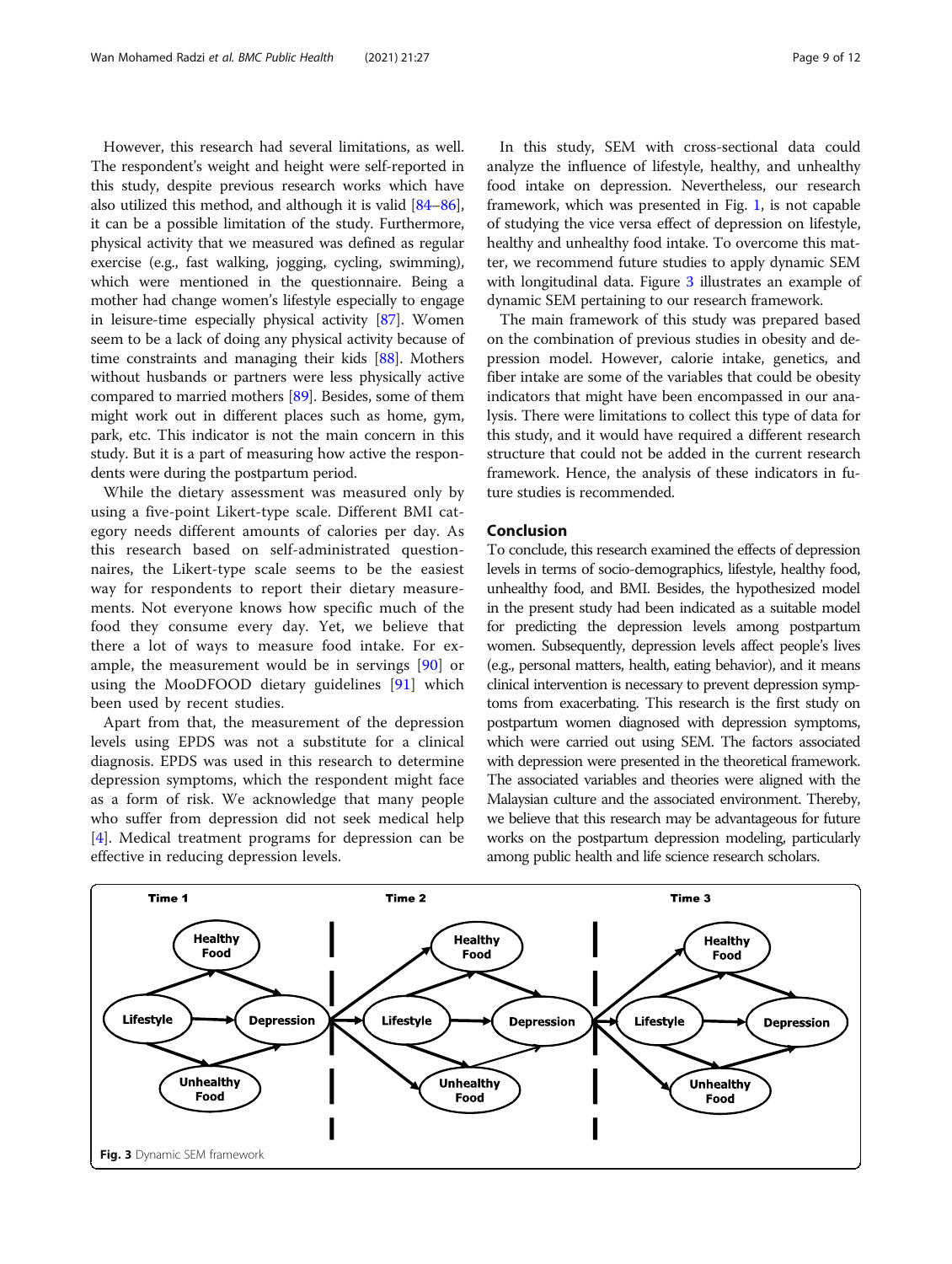#### <span id="page-9-0"></span>Abbreviations

PPD: Postpartum depression; SEM: Structural Equation Modeling; BMI: Body mass index (BMI); EPDS: Edinburgh Postnatal Depression Scale; R<sup>2</sup>: R-square; RM: Ringgit Malaysia; CFI: Comparative fit index; NFI: Normed fit index; RFI: Relative fit index; IFI: Incremental fit index; GFI: Goodness of fit index; TLI: Tucker-Lewis index

#### Acknowledgements

The authors would like to express gratitude to all participants for their cooperation during the research.

#### Authors' contributions

Conceived of and designed the study: H.S.J and N.S. Performed the methodology: H.S.J and N.S. Analyzed and interpreted the data: H.S.J. Wrote the manuscript text: H.S.J., C.W.J.W.M.R., and N.S. All authors reviewed the manuscript. All authors read and approved the final manuscript.

#### Funding

This research was supported by University of Malaya, Malaysia (Grant No.: GPF066B-2018andGC002C-17HNE). The funders had no role in study design, data collection, and analysis, decision to publish or preparation of the manuscript. No additional external funding was received for this study.

#### Availability of data and materials

The data are not publicly available due to the University of Malaya Research Ethics Committee rules and regulations. The data that support the findings of this research are available upon reasonable request from the corresponding author and with permission of the University of Malaya Research Ethics Committee.

#### Ethics approval and consent to participate

The survey was conducted with the University of Malaya Research Ethics Committee approval (UM.TNC2/RC/H&E/UMREC 127). The research methods were performed in accordance with the relevant guidelines and regulations. Participants of the study were informed about the purpose, objectives, and their right to participate, decline participation, or withdraw their participation in the research activities by verbal. Respondents have been notified that the information given was private and confidential which only going to use for academic purposes only. Written informed consent was obtained from all respondents.

#### Consent for publication

Not applicable.

#### Competing interests

The authors declare no competing interests.

#### Received: 7 August 2019 Accepted: 1 December 2020 Published online: 27 January 2021

#### References

- 1. Muharam R, Setiawan MW, Ikhsan M, Rizkinya HE, Sumapraja K. Depression and its link to other symptoms in menopausal transition. Middle East Fertility Society J. 2018;23(1):27–30.
- 2. El-Gilany AH, Elkhawaga GO, Sarraf BB. Depression and its associated factors among elderly: a community-based study in Egypt. Arch Gerontol Geriatr. 2018;77:103–7.
- 3. Zeng N, Pope Z, Lee J, Gao Z. Virtual reality exercise for anxiety and depression: a preliminary review of current research in an emerging field. J Clin Med. 2018;7(3):42.
- 4. Archana PS, Das S, Philip S, Philip RR, Joseph J, Punnoose VP, et al. Prevalence of depression among middle aged women in the rural area of Kerala. Asian J Psychiatr. 2017;29:154–9.
- 5. Elamoshy R, Bird Y, Thorpe L, Moraros J. Risk of depression and suicidality among diabetic patients: a systematic review and meta-analysis. J Clin Med. 2018;7(11):445.
- Jia H, Zack MM, Gottesman II, Thompson W. Associations of smoking, physical inactivity, heavy drinking, and obesity with quality-adjusted life expectancy among US adults with depression. Value Health. 2018;21(3):364–71.
- 7. Organization WH. World Health Organization. [https://www.who.int/mental\\_](https://www.who.int/mental_health/management/depression/en/) [health/management/depression/en/.](https://www.who.int/mental_health/management/depression/en/) Accessed 20 Dec 2018.
- 8. Jin QG, Mori E, Sakajo A. Risk factors, cross-cultural stressors and postpartum depression among immigrant Chinese women in Japan. Int J Nurs Pract. 2016;22:38–47.
- 9. Correa MSM, Feliciano KVD, Pedrosa EN, de Souza AI. Postpartum follow-up of women's health. Cadernos De Saude Publica. 2017;33(3):1–11.
- 10. Mgonja S, Schoening A. Postpartum depression screening at well-child appointments: a quality improvement project. J Pediatr Health Care. 2017; 31(2):178–83.
- 11. Ukatu N, Clare CA, Brulja M. Postpartum depression screening tools: a review. Psychosomatics. 2018;59(3):211–9.
- 12. Rogathi JJ, Manongi R, Mushi D, Rasch V, Sigalla GN, Gammeltoft T, et al. Postpartum depression among women who have experienced intimate partner violence: a prospective cohort study at Moshi, Tanzania. J Affect Disord. 2017;218:238–45.
- 13. Thein-Nissenbaum J. The postpartum triathlete. Physical Therapy Sport. 2016;21:95–106.
- 14. Keshavarz SA, Mostafavi S-A, Akhondzadeh S, Mohammadi MR, Hosseini S, Eshraghian MR, et al. Omega-3 supplementation effects on body weight and depression among dieter women with co-morbidity of depression and obesity compared with the placebo: a randomized clinical trial. Clin Nutrition ESPEN. 2018;25:37–43.
- 15. Rogan SC, Payne JL, Meltzer-Brody S. Relationship Between Depressive Mood and Maternal Obesity: Implications for Postpartum Depression. Obesity During Pregnancy in Clinical Practice: Springer; 2014. p. 99–120.
- 16. Sumithran P, Houlihan C, Shub A, Churilov L, Pritchard N, Price S, et al. How common is substantial weight gain after pregnancy? Obesity Research Clin Practice. 2018;12(2):139–45.
- 17. Ertel KA, Huang T, Rifas-Shiman SL, Kleinman K, Rich-Edwards J, Oken E, et al. Perinatal weight and risk of prenatal and postpartum depressive symptoms. Annals Epidemiol. 2017;27(11):695–700 e1.
- 18. LaCoursiere DY, Barrett-Connor E, O'Hara MW, Hutton A, Varner MW. The association between prepregnancy obesity and screening positive for postpartum depression. Bjog-an Int J Obstetrics Gynaecol. 2010;117(8):1011–8.
- 19. Ruyak SL, Lowe NK, Corwin EJ, Neu M, Boursaw B. Prepregnancy obesity and a biobehavioral predictive model for postpartum depression. Jognn-J Obstetric Gynecol Neonatal Nurs. 2016;45(3):326–38.
- 20. Ezzeddin N, Jahanihashemi H, Zavoshy R, Noroozi M. The prevalence of postpartum depression and its association with food insecurity among mothers referring to community health centers. Iran J Psychiatry. 2018;13(4):280–7.
- 21. Azale T, Fekadu A, Medhin G, Hanlon C. Coping strategies of women with postpartum depression symptoms in rural Ethiopia: a cross-sectional community study. Bmc Psychiatry. 2018;18:1–13.
- 22. Zhao Y, Munro-Kramer ML, Shi S, Wang J, Zhu X. A longitudinal study of perinatal depression among Chinese high-risk pregnant women. Women Birth. 2018;31(6):e395–e402.
- 23. Bledsoe SE, Rizo CF, Wike TL, Killian-Farrell C, Wessel J, Bellows A-MO, et al. Pregnant adolescent women's perceptions of depression and psychiatric services in the United States. Women Birth. 2017;30(5):e248–e57.
- 24. Fan Q, Long Q, De Silva V, Gunarathna N, Jayathilaka U, Dabrera T, et al. Prevalence and risk factors for postpartum depression in Sri Lanka: a population-based study. Asian J Psychiatr. 2020;47:101855.
- 25. Ghaedrahmati M, Kazemi A, Kheirabadi G, Ebrahimi A, Bahrami M. Postpartum depression risk factors: a narrative review. J Education Health Promotion. 2017;6:1–24.
- 26. Chung T-C, Chung C-H, Peng H-J, Tsao C-H, Chien W-C, Sun H-F. An analysis of whether sleep disorder will result in postpartum depression. Oncotarget. 2018;9(38):25304.
- 27. Chen CM, Kuo SF, Chou YH, Chen HC. Postpartum Taiwanese women: their postpartum depression, social support and health-promoting lifestyle profiles. J Clin Nurs. 2007;16(8):1550–60.
- 28. Chen H-L, Cai J-Y, Zha M-L, Shen W-Q. Prenatal smoking and postpartum depression: a meta-analysis. J Psychosom Obstet Gynecol. 2018;40(2):1–9.
- 29. dos Santos AM, Benute GRG, dos Santos NO, Nomura RMY, de Lucia MCS, Francisco RPV. Presence of eating disorders and its relationship to anxiety and depression in pregnant women. Midwifery. 2017;51:12–5.
- 30. Harris AA. Practical advice for caring for women with eating disorders during the perinatal period. J Midwifery Women's Health. 2010;55(6):579–86.
- 31. Fuller-Tyszkiewicz M, Broadbent J, Richardson B, Watson B, Klas A, Skouteris H. A network analysis comparison of central determinants of body dissatisfaction among pregnant and non-pregnant women. Body Image. 2020;32:111–20.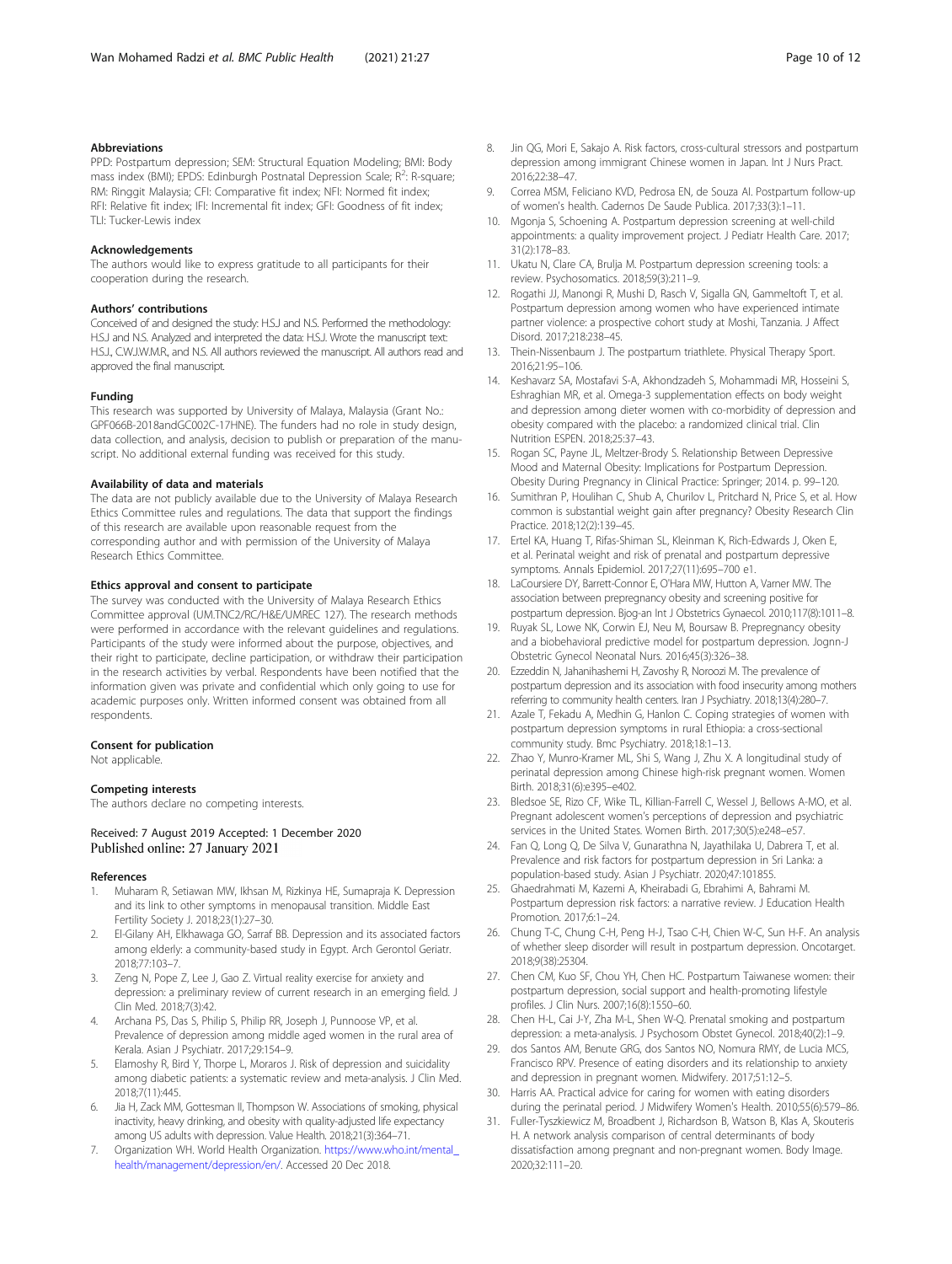- <span id="page-10-0"></span>32. Köhler R, Lambert C, Biesalski HK. Animal-based food taboos during pregnancy and the postpartum period of southeast Asian women–a review of literature. Food Res Int. 2019;115:480–6.
- 33. Omar SR, Omar SN. Malaysian heritage food (MHF): a review on its unique food culture, tradition and present lifestyle. Int J Heritage Art Multimedia. 2018;1(3):01–15.
- 34. Aluş Tokat M, Sancı M, Girgeç S, Kulhan NG, Özcan ÇY. Postpartum education and lifestyle changes for preventing type 2 diabetes in Turkish women with previous gestational diabetes: a retrospective study. Int J Nurs Pract. 2016;22(5):427–35.
- 35. Nathanson R, Hill B, Skouteris H, Bailey C. Antenatal diet and postpartum depressive symptoms: a prospective study. Midwifery. 2018;62:69–76.
- 36. Fadzil F, Shamsuddin K, Puteh SEW, Tamil AM, Ahmad S, Hayi NSA, et al. Predictors of postpartum weight retention among urban Malaysian mothers: a prospective cohort study. Obes Res Clin Pract. 2018;12(6):493–9.
- 37. Tong M, Jin L, Liu J, Li Z, Li H, Zhang L, et al. Association between gestational weight gain and exclusive breast-feeding for the first 6 months postpartum in Chinese women. Public Health Nutr. 2019;22(11):1–7.
- 38. Fisher SD, Sit DK, Yang A, Ciolino JD, Gollan JK, Wisner KL. Four maternal characteristics determine the 12-month course of chronic severe postpartum depressive symptoms. Depression Anxiety. 2019;36(4):375–83.
- 39. Moran LJ, Flynn AC, Louise J, Deussen AR, Dodd JM. The effect of a lifestyle intervention on pregnancy and postpartum dietary patterns determined by factor analysis. Obesity. 2017;25(6):1022–32.
- Huvinen E, Koivusalo SB, Meinilä J, Valkama A, Tiitinen A, Rönö K, et al. Effects of a lifestyle intervention during pregnancy and first postpartum year: findings from the RADIEL study. J Clin Endocrinol Metabolism. 2018; 103(4):1669–77.
- 41. Okun ML, Mancuso RA, Hobel CJ, Schetter CD, Coussons-Read M. Poor sleep quality increases symptoms of depression and anxiety in postpartum women. J Behav Med. 2018;41(5):703–10.
- 42. Kay MC, Wasser H, Adair LS, Thompson AL, Siega-Riz AM, Suchindran CM, et al. Consumption of key food groups during the postpartum period in low-income, non-Hispanic black mothers. Appetite. 2017;117: 161–7.
- 43. Faria-Schutzer DB, Surita FG, Rodrigues L, Turato ER. Eating Behaviors in Postpartum: A Qualitative Study of Women with Obesity. Nutrients. 2018; 10(7)1–11.
- 44. Nakayama K, Yamaguchi K, Maruyama S, Morimoto K. The relationship of lifestyle factors, personal character, and mental health status of employees of a major Japanese electrical manufacturer. Environ Health Prev Med. 2001; 5(4):144–9.
- 45. Khajeheian D, Colabi AM, Shah N, Radzi C, Jenatabadi HS. Effect of Social Media on Child Obesity: Application of Structural Equation Modeling with the Taguchi Method. Int J Environ Res Public Health. 2018;15(7):1–22.
- 46. Kroller K, Warschburger P. Maternal feeding strategies and child's food intake: considering weight and demographic influences using structural equation modeling. Int J Behav Nutr Phys Act. 2009;6:1–9.
- 47. Radzi WM, Jasimah CW, Salarzadeh Jenatabadi H, Alanzi AR, Mokhtar MI, Mamat MZ, et al. Analysis of obesity among Malaysian University students: a combination study with the application of Bayesian structural equation Modelling and Pearson correlation. Int J Environ Res Public Health. 2019; 16(3):492.
- 48. Orgnization WH. World Health Organization. [http://www.who.int/news](http://www.who.int/news-room/fact-sheets/detail/obesity-and-overweight)[room/fact-sheets/detail/obesity-and-overweight](http://www.who.int/news-room/fact-sheets/detail/obesity-and-overweight). Accessed 23 Oct 2018.
- 49. Leigh L, Byles JE, Jagger C. BMI and healthy life expectancy in old and very old women. Br J Nutr. 2016;116(4):692–9.
- 50. Di Florio A, Putnam K, Altemus M, Apter G, Bergink V, Bilszta J, et al. The impact of education, country, race and ethnicity on the self-report of postpartum depression using the Edinburgh postnatal depression scale. Psychol Med. 2017;47(5):787–99.
- 51. Kubota C, Inada T, Nakamura Y, Shiino T, Ando M, Aleksic B, et al. Stable factor structure of the Edinburgh postnatal depression scale during the whole peripartum period: results from a Japanese prospective cohort study. Sci Rep. 2018;8:1–7.
- 52. Bozzatello P, Brignolo E, De Grandi E, Bellino S. Supplementation with omega-3 fatty acids in psychiatric disorders: a review of literature data. J Clin Med. 2016;5(8):67.
- 53. Koh Y, Lee A, Chan C, Fong D, Lee C, Leung K, et al. Survey on examining prevalence of paternal anxiety and its risk factors in perinatal period in Hong Kong: a longitudinal study. BMC Public Health. 2015;15(1):1131.
- 54. Mohamad Yusuff AS, Tang L, Binns CW, Lee AH. Prevalence of antenatal depressive symptoms among women in Sabah, Malaysia. J Matern Fetal Neonatal Med. 2016;29(7):1170–4.
- 55. Rashid A, Mohd R. Poor social support as a risk factor for antenatal depressive symptoms among women attending public antennal clinics in Penang, Malaysia. Reproductive Health. 2017;14(1):144.
- Yawn BP, Pace W, Wollan PC, Bertram S, Kurland M, Graham D, et al. Concordance of Edinburgh postnatal depression scale (EPDS) and patient health questionnaire (PHQ-9) to assess increased risk of depression among postpartum women. J Am Board Family Med. 2009; 22(5):483–91.
- 57. Shimamoto K, Gipson JD. Examining the mechanisms by which women's status and empowerment affect skilled birth attendant use in Senegal: a structural equation modeling approach. Bmc Pregnancy and Childbirth. 2017;17(2):341.
- 58. Kananura RM, Wamala R, Ekirapa-Kiracho E, Tetui M, Kiwanuka SN, Waiswa P, et al. A structural equation analysis on the relationship between maternal health services utilization and newborn health outcomes: a cross-sectional study in eastern Uganda. Bmc Pregnancy Childbirth. 2017;17(1):98.
- 59. Gefen D, Straub D, Boudreau M-C. Structural equation modeling and regression: guidelines for research practice. Commun Assoc Inf Syst. 2000;4(1):7.
- 60. Jeon J. The strengths and limitations of the statistical modeling of complex social phenomenon: focusing on SEM, path analysis, or multiple regression models. Int J Social Behavioral Educ Econ Business Industrial Eng. 2015;9(5): 1559–67.
- 61. Hair J, Black W, Babin B, Anderson R. Multivariate data analysis: Pearson new international edition. New Jersey: Pearson/Prentice Hall; 2014.
- 62. Fornell C, Larcker DF. Evaluating structural equation models with unobservable variables and measurement error. J Mark Res. 1981;18(1): 39–50.
- 63. Ahmad A, Zulaily N, Shahril MR, Abdullah EFHS, Ahmed A. Association between socioeconomic status and obesity among 12-year-old Malaysian adolescents. PloS one. 2018;13(7):1–11.
- 64. Raza L, Ali TM, Hasnain A. Comparison of dietary practices and body mass index among educated housewives and working women in Karachi. J Ayub Medical College Abbottabad. 2017;29(2):293–7.
- 65. Zagorsky JL, Smith PK. The association between socioeconomic status and adult fast-food consumption in the US. Economics Human Biol. 2017;27:12–25.
- 66. Fryar CD, Hughes JP, Herrick KA, Ahluwalia N. Fast food consumption among adults in the United States, 2013–2016; 2018.
- 67. Hidaka BH, Hester CM, Bridges KM, Daley CM, Greiner KA. Fast food consumption is associated with higher education in women, but not men, among older adults in urban safety-net clinics: a cross-sectional survey. Prev Med Rep. 2018;12:148–51.
- 68. Garza KB, Ding M, Owensby JK, Zizza CA. Impulsivity and fast-food consumption: a cross-sectional study among working adults. J Acad Nutr Diet. 2016;116(1):61–8.
- 69. Kim E, Cho I, Kim EJ. Structural equation model of smartphone addiction based on adult attachment theory: mediating effects of loneliness and depression. Asian Nurs Res. 2017;11(2):92–7.
- 70. Berk M, Sarris J, Coulson CE, Jacka FN. Lifestyle management of unipolar depression. Acta Psychiatr Scand. 2013;127:38–54.
- 71. Paans NP, Gibson-Smith D, Bot M, van Strien T, Brouwer IA, Visser M, et al. Depression and eating styles are independently associated with dietary intake. Appetite. 2019;134:103–10.
- 72. Ali N, Abdullah MA. The food consumption and eating behaviour of Malaysian urbanites: Issues and concerns. Geografia Malays J Soc Space. 2017;8(6):157–65.
- 73. Nagl M, Linde K, Stepan H, Kersting A. Obesity and anxiety during pregnancy and postpartum: a systematic review. J Affect Disord. 2015;186: 293–305.
- 74. Abdollahi F, Agajani-Delavar M, Zarghami M, Lye MS. Postpartum Mental Health in First-Time Mothers: A Cohort Study. Iranian J Psychiatry Behavioral Sciences. 2016;10(1):1–7.
- 75. Bhusal BR, Bhandari N, Chapagai M, Gavidia T. Validating the Edinburgh postnatal depression scale as a screening tool for postpartum depression in Kathmandu, Nepal. Int J Ment Heal Syst. 2016;10:1–7.
- 76. Quezada AD, Macías-Waldman N, Salmerón J, Swigart T, Gallegos-Carrillo K. Physical activity and calorie intake mediate the relationship from depression to body fat mass among female Mexican health workers. Int J Behav Nutr Phys Act. 2017;14(1):160.